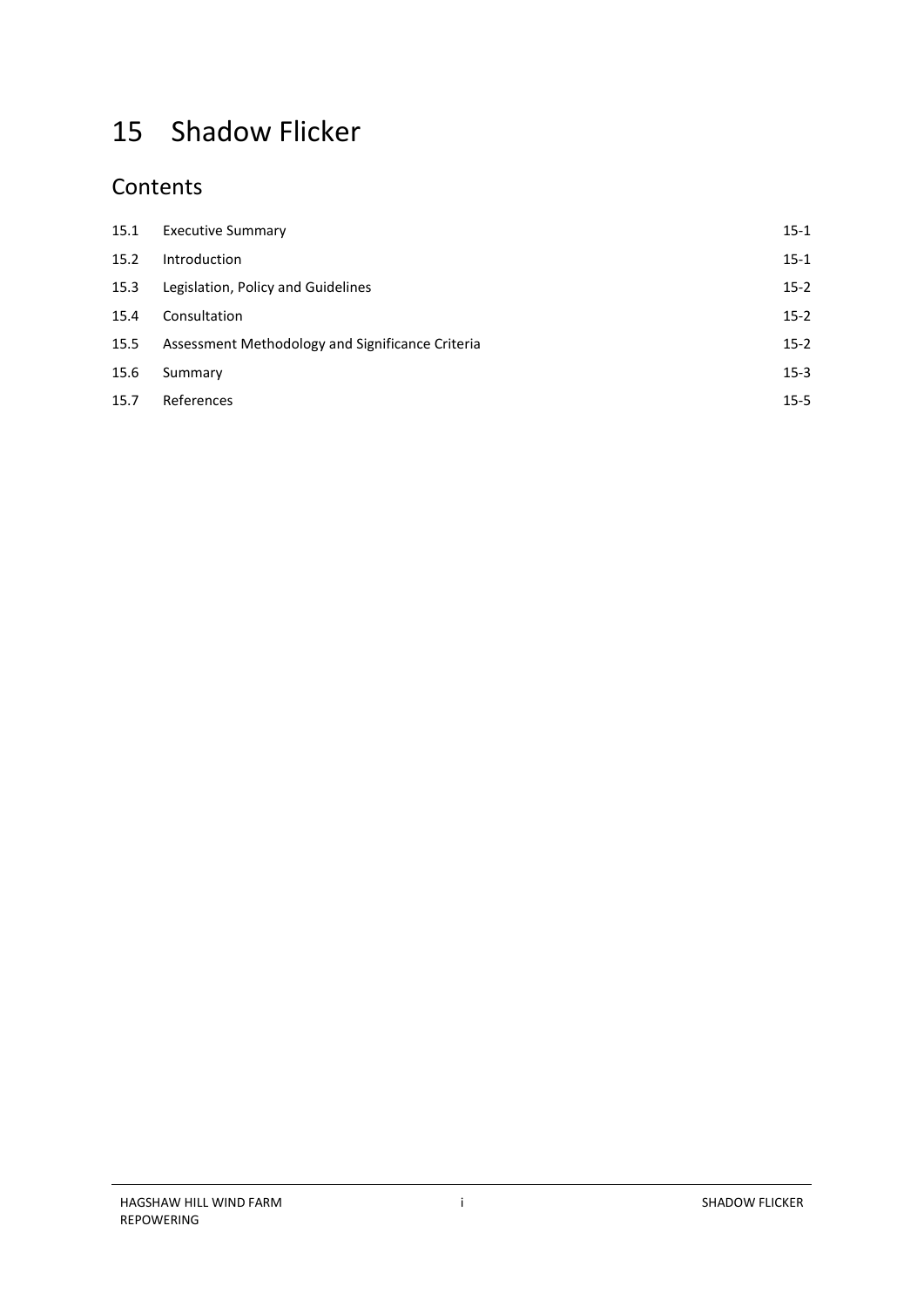This page is intentionally blank.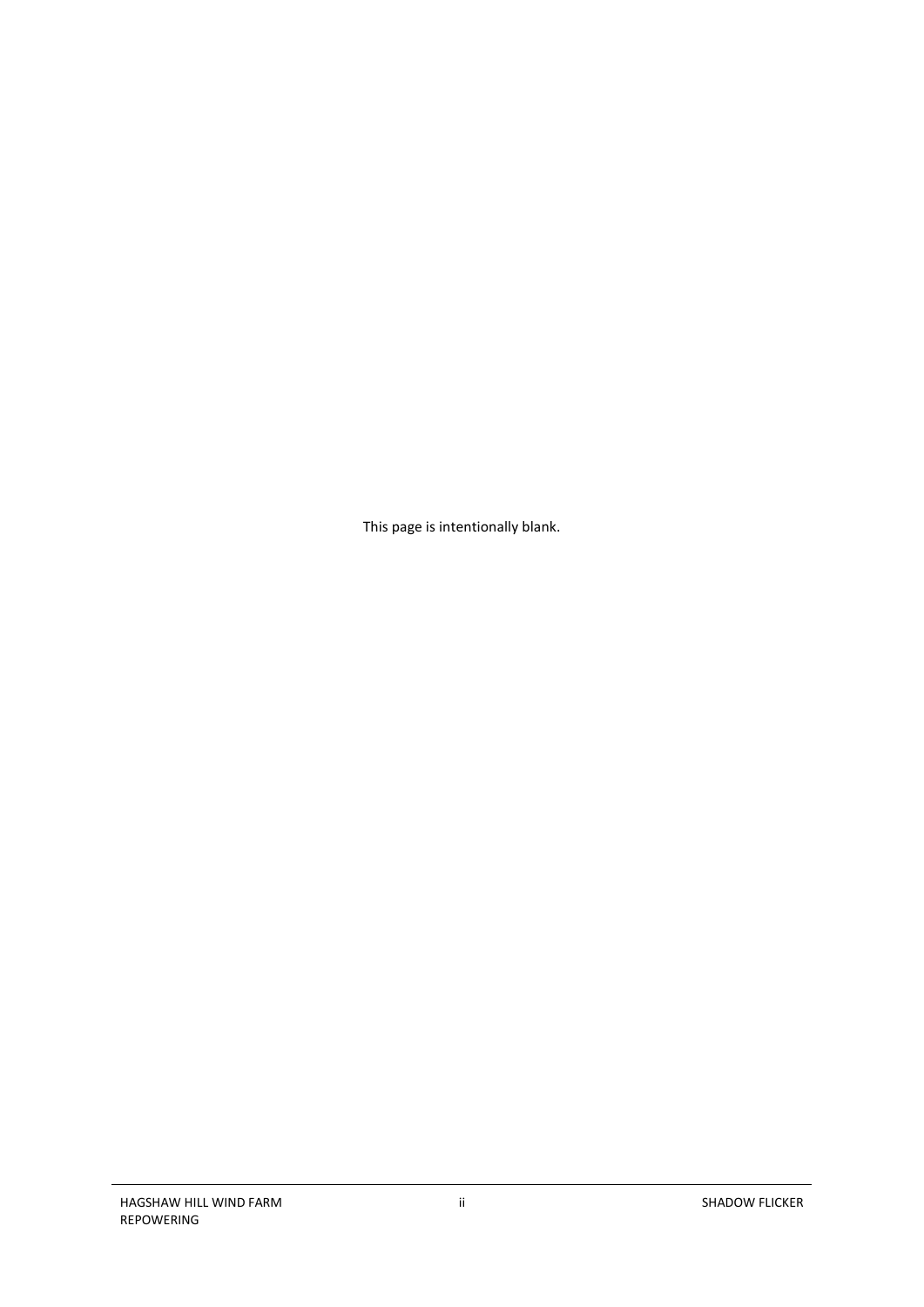# 15. Shadow Flicker

# <span id="page-2-0"></span>15.1 Executive Summary

15.1.1 This chapter presents an assessment of the potential shadow flicker effects from the Proposed Development on residential and commercial receptors. Within the study area for shadow flicker effects (within 130 degrees either side of north from each turbine, and out to 10 rotor diameters), there is one property which is owned by the Applicant and will be uninhabited for the life-span of the Proposed Development. Therefore, a detailed assessment of shadow flicker effects is not required, and it can be concluded that the Proposed Development will have no shadow flicker effects on residential dwellings.

### <span id="page-2-1"></span>15.2 Introduction

- 15.2.1 This chapter describes and assesses potential shadow flicker effects resulting from the Proposed Development on neighbouring residential and commercial receptors. This chapter (and its associated figure) is not intended to be read as a standalone assessment and reference should be made to the description of the Proposed Development in Chapter 3.
- 15.2.2 Shadow flicker occurs when, *"[In] certain combinations of geographical position, time of day and time of year, the sun may pass behind the rotor and cast a shadow over neighbouring properties. When the blades rotate, the shadow flicks on and off; the effect is known as "shadow flicker". It occurs only within buildings where the flicker appears through a narrow window opening*" (Scottish Government, 2014a).
- 15.2.3 Any receptors which may potentially be affected have been identified and the risk of shadow flicker assessed.
- 15.2.4 The magnitude of shadow flicker effects varies both spatially and temporally, and depends on a number of environmental conditions coinciding at a particular point in time, which include:
	- time of day and year;
	- wind direction;
	- **•** height of wind turbine and blade length;
	- **position of the sun in the sky;**
	- **•** weather conditions;
	- **Phonoportion of daylight hours in which the turbines operate;**
	- **type and frequency of use of the affected space; and**
	- distance and direction of the wind turbine from the receptor.
- 15.2.5 The flickering effect caused by shadow flicker also has the potential to induce epileptic seizures in patients with photosensitive epilepsy. The National Society for Epilepsy (NSE) advises that around 1 in 131 people have epilepsy and up to 5 % of these have photosensitive epilepsy (NSE, 2011). The common rate or frequency at which photosensitive epilepsy might be triggered is between 3 and 30 hertz (Hz, flashes per second). Large commercial turbines rotate at low speeds resulting less than 3 flashes per second and are therefore unlikely to cause epileptic seizures (Harding et al., 2008: Smedley et al., 2010). Therefore, there are not considered to be any health effects associated with the Proposed Development and this assessment will address the effects of shadow flicker related to local amenity.
- 15.2.6 Turbines can also cause flashes of reflected light, which can be visible for some distance. It is possible to ameliorate the flashing but it is not possible to eliminate it. Careful choice of blade colour and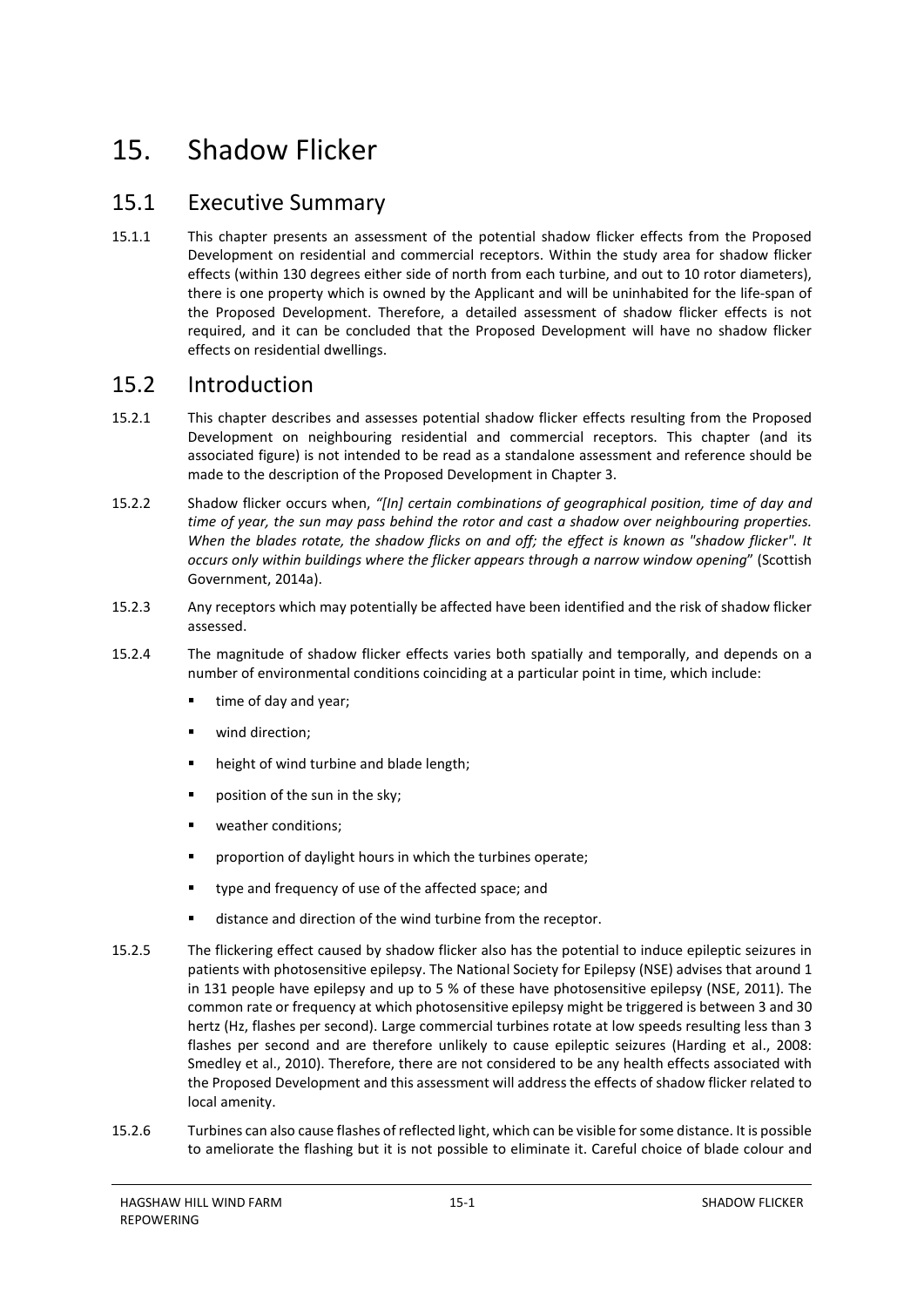surface finish can help reduce the effect and all modern turbine manufacturers use light grey semimatt finishes to reduce this effect.

15.2.7 A wind development of more than one turbine can also result in more than one turbine affecting a specific receptor at any time, potentially increasing the overall shadow flicker intensity or frequency.

## <span id="page-3-0"></span>15.3 Legislation, Policy and Guidelines

### *Legislation*

15.3.1 There is no legislation that directly deals with the matter of shadow flicker.

### *Policy*

- 15.3.2 Chapter 5 of this EIA Report sets out the planning policy framework that is relevant to the EIA. The policies set out include those from the South Lanarkshire Local Development Plan (LDP), those relevant aspects of SPP, PANs and other relevant guidance. Of relevance to the shadow flicker assessment presented within this chapter, regard has been had to the following policies and guidance:
	- LDP Supplementary Guidance 10 Renewable Energy (South Lanarkshire Council, 2015); and
	- Paragraph 187 of SPP (Scottish Government, 2014b).

### *Guidance*

- 15.3.3 The Update of UK Shadow Flicker Evidence Base (DECC, 2011) reviews international legislation relating to the assessment of shadow flicker for wind turbine development and concludes that the area within 130 degrees either side of north from the turbine, and out to 10 rotor diameters, is considered acceptable for shadow flicker assessment. This supports the policy detailed above (refer to paragraph 14.2.2).
- 15.3.4 This report also draws on the conclusions of the Nordrhein-Westfalen (2002) on the identification and evaluation of shadow flicker, which are further referenced below.
- 15.3.5 This assessment also takes into consideration the Scottish Government Online Renewables Planning Advice: Onshore Wind Turbines (Scottish Government, 2014).

### <span id="page-3-1"></span>15.4 Consultation

15.4.1 No consultation has been undertaken for the shadow flicker assessment.

# <span id="page-3-2"></span>15.5 Assessment Methodology and Significance Criteria

### *Study Area*

15.5.1 The shadow flicker assessment has been carried out for the proposed 14 turbines at the locations identified in Chapter 3. An indicative candidate turbine model has been identified by the Applicant and dimensions of the chosen model used for the purposes of the shadow flicker assessment can be found in Table 15.1.

#### **Table 15.1 - Details of the Turbine Model Used for the Shadow Flicker Assessment**

| Tip height     | 200 m |
|----------------|-------|
| Rotor diameter | 155 m |
| Blade length   | 76 m  |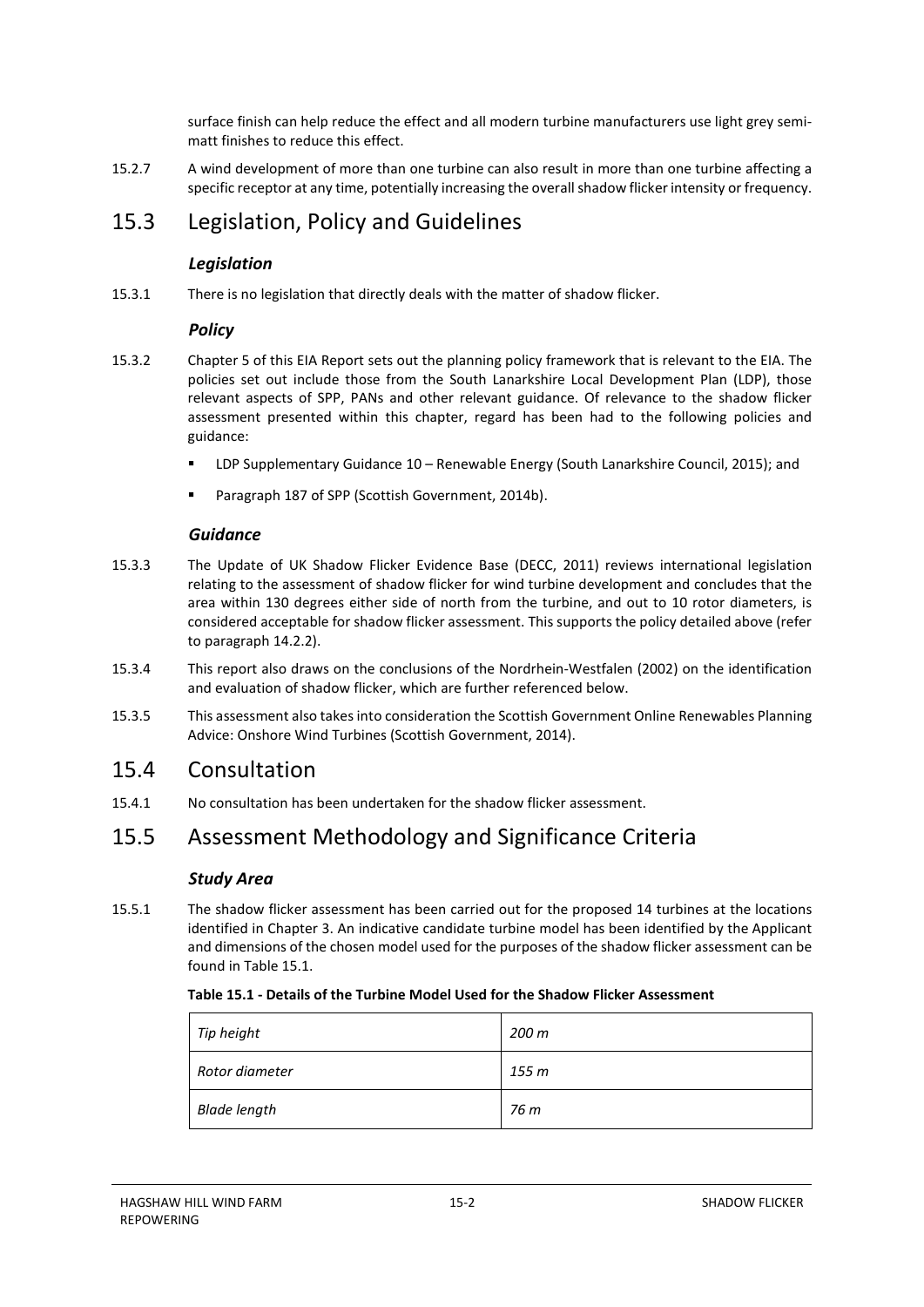15.5.2 The study area within which a receptor could potentially be affected by shadow flicker has been set at a distance of 10 rotor diameters from each turbine and 130 degrees either side of north (relative to each turbine), as noted within Update of UK Shadow Flicker Evidence Base report (DECC, 2011). In this assessment the study area extends to 1,550 m from each turbine. Figure 15.1 shows the extent of this area and those receptors that could potentially be affected by shadow flicker.

### *Desk Study*

15.5.3 The desk-based assessment, using OS address data and mapping, identified one residential receptor within the study area, Low Broomerside. Table 15.2 summarises the location of the receptor and the distance from the property to the nearest turbine. This is the only property within the study area.

### **Table 15.2 – Receptor Location**

| <b>Address</b>     | <b>Easting</b> | <b>Northing</b> | <b>Approx. Distance to Nearest Turbine</b><br>(m) | <b>Turbine</b> |
|--------------------|----------------|-----------------|---------------------------------------------------|----------------|
| Low<br>Broomerside | 279660         | 629150          | 679                                               | Т2             |

15.5.4 Low Broomerside is owned by the Applicant and will not be inhabited during the life-span of the Proposed Development. Low Broomerside is therefore scoped out of the shadow flicker assessment. No other receptors are located within the study area.

### *Assessment of Effect Significance*

15.5.5 As there are no inhabited receptors within the study area, no detailed assessment of potential or residual effects from shadow flicker is required and it can be concluded that there will be no shadow flicker effects arising from the Proposed Development.

## <span id="page-4-0"></span>15.6 Summary

15.6.1 Within the study area for shadow flicker effects there is one property which is owned by the Applicant and will be uninhabited for the life-span of the Proposed Development. Therefore, it can be concluded that the Proposed Development will have no shadow flicker effects on residential properties.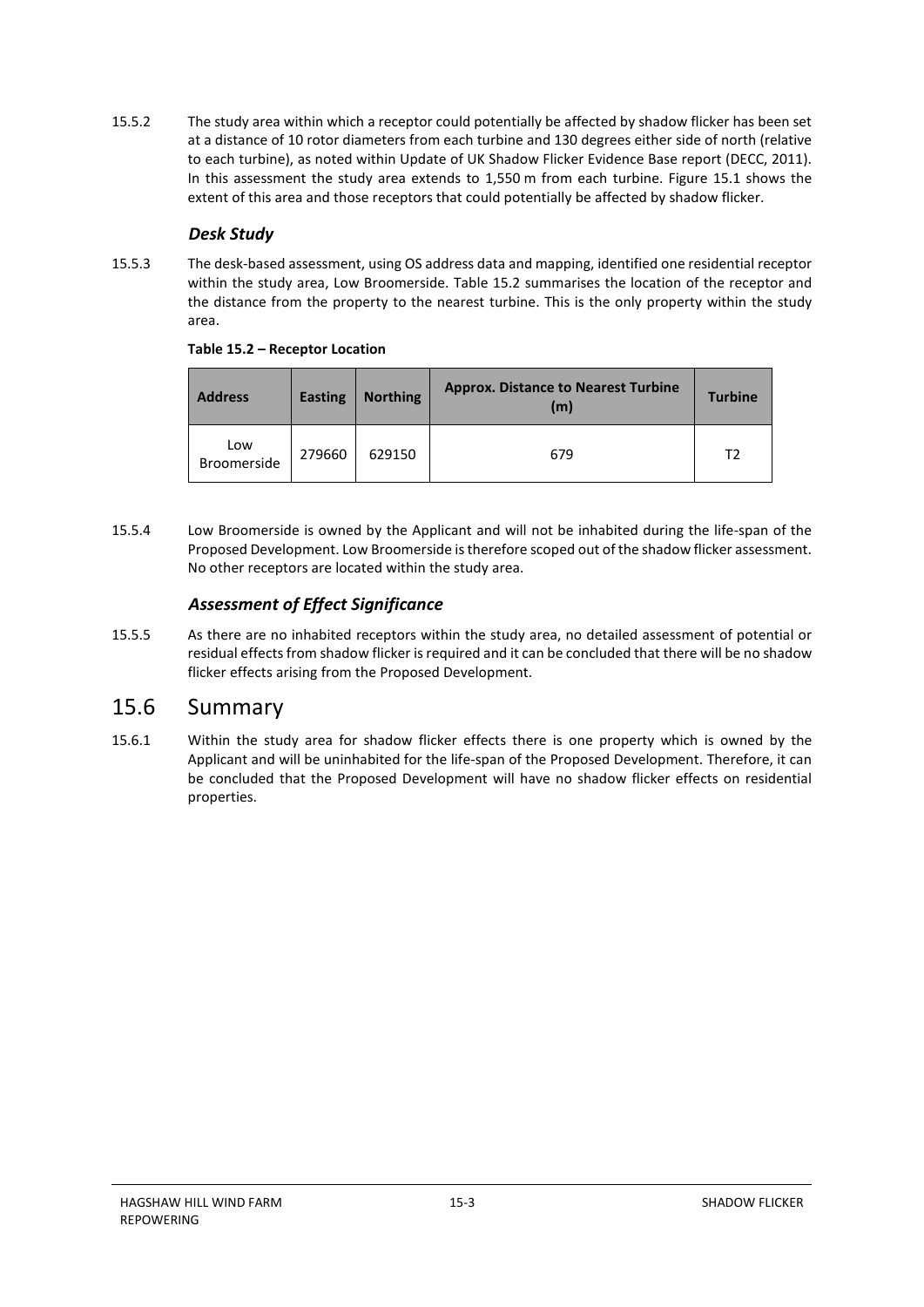#### **Table 15.3 – Summary Table**

| <b>Description of Effect</b>          | <b>Significance of Potential Effect</b> |                                      | <b>Mitigation Measure</b> | <b>Significance of Residual Effect</b> |                               | <b>Comparison with the Existing</b>                                                                                                                         |  |  |  |  |
|---------------------------------------|-----------------------------------------|--------------------------------------|---------------------------|----------------------------------------|-------------------------------|-------------------------------------------------------------------------------------------------------------------------------------------------------------|--|--|--|--|
|                                       | Significance                            | <b>Beneficial/</b><br><b>Adverse</b> |                           | <b>Significance</b>                    | Beneficial/<br><b>Adverse</b> | <b>Development</b>                                                                                                                                          |  |  |  |  |
| During Construction / Decommissioning |                                         |                                      |                           |                                        |                               |                                                                                                                                                             |  |  |  |  |
| Shadow flicker                        | None                                    | N/A                                  | N/A                       | None                                   | N/A                           | No effect.                                                                                                                                                  |  |  |  |  |
| During Operation                      |                                         |                                      |                           |                                        |                               |                                                                                                                                                             |  |  |  |  |
| Shadow flicker                        | None                                    | N/A                                  | N/A                       | None                                   | N/A                           | No effect, therefore no greater<br>effect beyond that arising from<br>operation of the Existing<br>Development.                                             |  |  |  |  |
| <b>Cumulative Effects</b>             |                                         |                                      |                           |                                        |                               |                                                                                                                                                             |  |  |  |  |
| Shadow flicker                        | None                                    | N/A                                  | N/A                       | None                                   | N/A                           | No effect, therefore no greater<br>effect beyond that arising from<br>operation of the Existing<br>Development and other<br>developments in the local area. |  |  |  |  |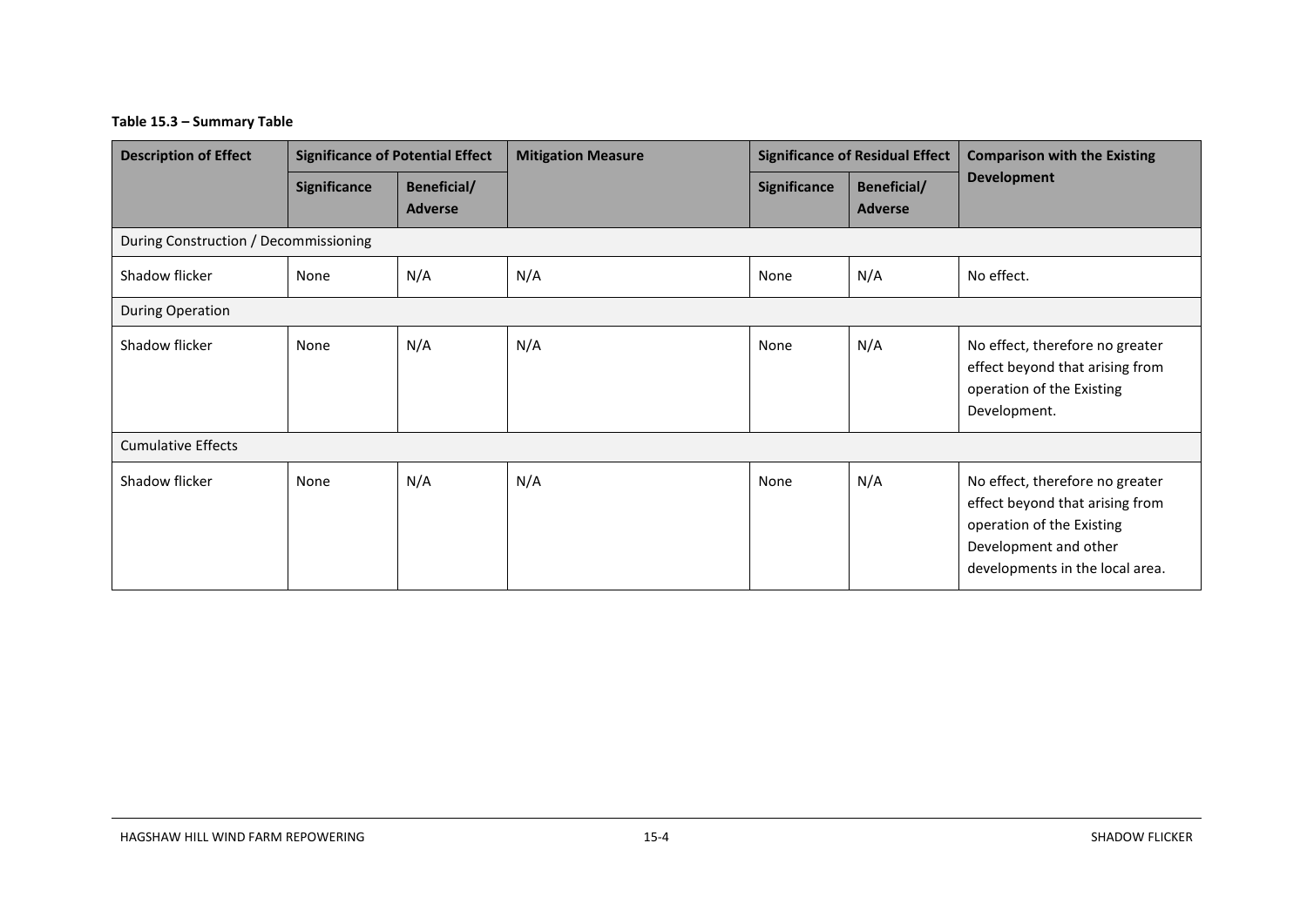# <span id="page-6-0"></span>15.7 References

DECC- Department of Energy and Climate Change (16 Mar 2011). *Update of UK Shadow Flicker Evidence Base*. Prepared by Parsons Brinckerhoff.

Harding G, Harding P & Wilkins A (2008). *Wind turbines, Flicker and photosensitive epilepsy: Characterising the flashing that may precipitate seizures and optimising guidelines to prevent them*. Epilepsia. Vol. 19 (6): 1095-1098.

Nordrhein-Westfalen (2002). *Notes on the identification and Evaluation of the Optical Emissions of Wind Turbines*. States Committee for Pollution Control. Germany

NSE- The National Society for Epilepsy (2011). Available at: http://www.epilepsysociety.org.uk/AboutEpilepsy/Whatisepilepsy/Triggers/Photosensitiveepileps y/windturbines.

Scottish Government (2014a). *Scottish Government Online Renewables Planning Advice: Onshore Wind Turbines*. Available at: http://www.gov.scot/Resource/0045/00451413.pdf.

Scottish Government (2014b). *Scottish Planning Policy*. Available at: <https://www.gov.scot/Resource/Doc/300760/0093908.pdf>

South Lanarkshire Council (2015). *LDP Supplementary Guidance 10 - Renewable Energy*. Available at:

[http://www.southlanarkshire.gov.uk/downloads/file/10365/supplementary\\_guidance\\_10\\_renewa](http://www.southlanarkshire.gov.uk/downloads/file/10365/supplementary_guidance_10_renewable_energy) [ble\\_energy](http://www.southlanarkshire.gov.uk/downloads/file/10365/supplementary_guidance_10_renewable_energy)